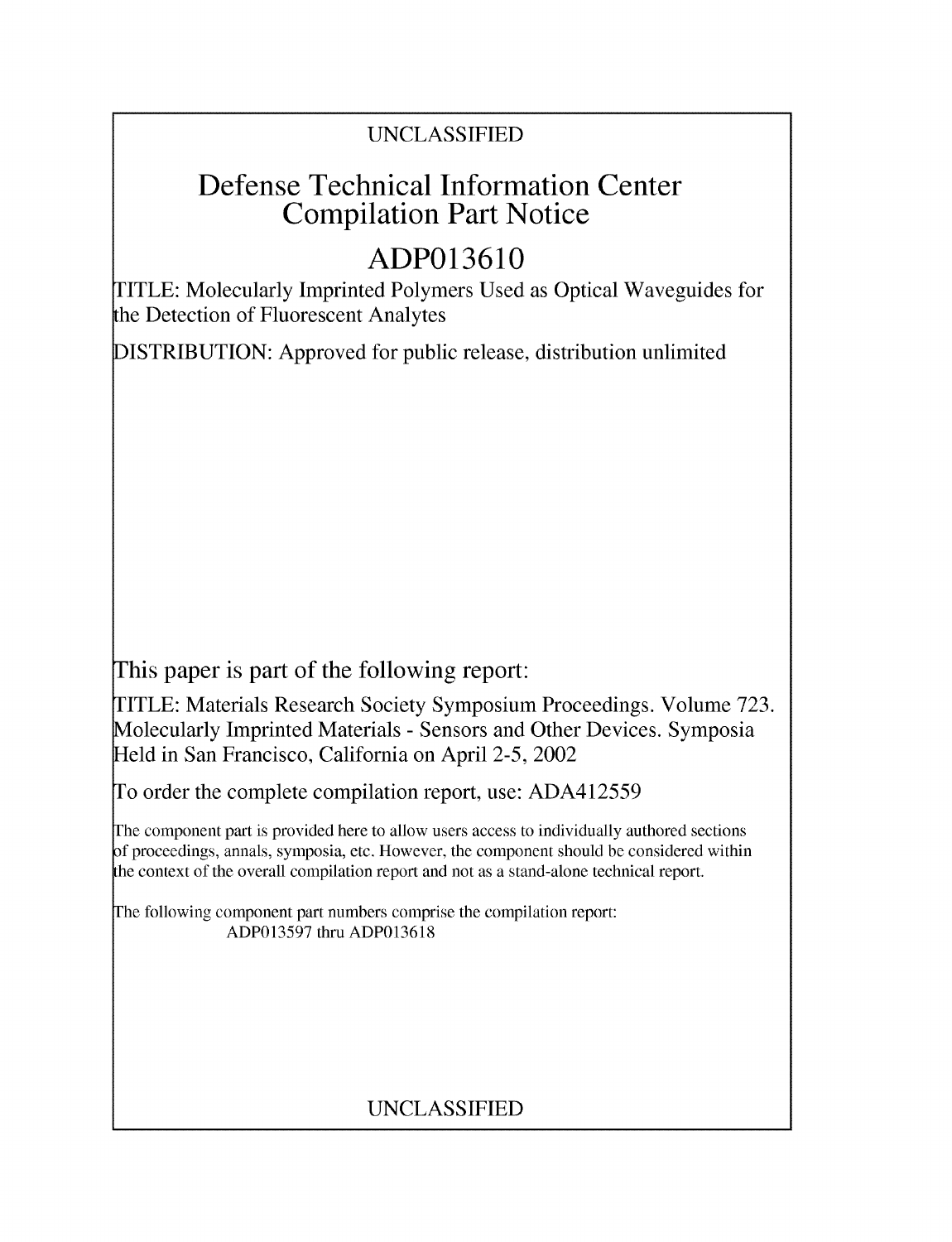Mat. Res. Soc. Symp. Proc. Vol. **723 ©** 2002 Materials Research Society M6.4

#### Molecularly Imprinted Polymers Used as Optical Waveguides for the Detection of Fluorescent Analytes

Jennifer J. Brazier, Mingdi Yan, Scott Prahl, and Yin-Chu Chen Chemistry Department, Portland State University, Portland, OR 97207- 0751, U.S.A.

#### ABSTRACT

This article demonstrates the novel approach of fabricating molecularly imprinted polymers (MIPs) as fiber optic waveguides for the detection of fluorescent analytes. Combining a polyurethane system and the soft lithography technique of micromolding in capillaries (MIMIC), polymer waveguides of 50  $\mu$ m and 100  $\mu$ m dimensions were patterned onto a silicon substrate. Laser coupling into small waveguide segments has been verified visually. Binding experiments using the waveguides are currently being explored. Some preliminary binding studies have been performed, however, for smaller, freestanding filaments of sizes consistent with conventionally prepared **MIP** particles. Using fluorimetry measurements, templated fibers of 20  $\mu$ m dimension preferentially bound the analyte molecules by a factor of 1.5 as compared to control polymers.

#### **INTRODUCTION**

Molecularly imprinted polymers are biomimetic materials used for the sensitive and selective detection of small organic molecules. Through host-guest interactions, imprinted polymers often display recognition capabilities comparable to those of antibody-antigen systems.<sup> $\text{I}$ </sup> The imprinted polymers, however, are much more stable to organic solvents, pH, and temperature than their biological counterparts. With such benefits, this technology has found a niche in various separation techniques such as HPLC, CEC, TLC, $^{2.4}$  and in many sensor applications.<sup>5-6</sup>

Traditionally, molecularly imprinted polymers are synthesized in bulk and then subjected to a grinding and sieving process that results in particles of  $25 \mu m$  or larger dimension. This process, however, is tedious and often creates particles of irregular shape and size. Furthermore, many of the imprinted sites are destroyed during the grinding procedure. Because of these drawbacks, various other synthetic techniques have been employed to create polymers ranging from thin films to small beads.<sup>7-8</sup> This article demonstrates the novel approach of fabricating imprinted polymers in the form of fiber optic filaments for the detection of fluorescent polyaromatic hydrocarbons.

#### EXPERIMENTAL **DETAILS**

#### **Materials**

PDMS (Sylgard 184 elastomer, Dow Coming) and its corresponding curing agent were purchased from K.R. Anderson, Inc. (Kent, WA). A silicon master was patterned via conventional photolithography using SU-8 photoresist (Microchem Corporation, Newton, MA). Bisphenol A, phlorglucinol, and anthracene were purchased from Aldrich and were used as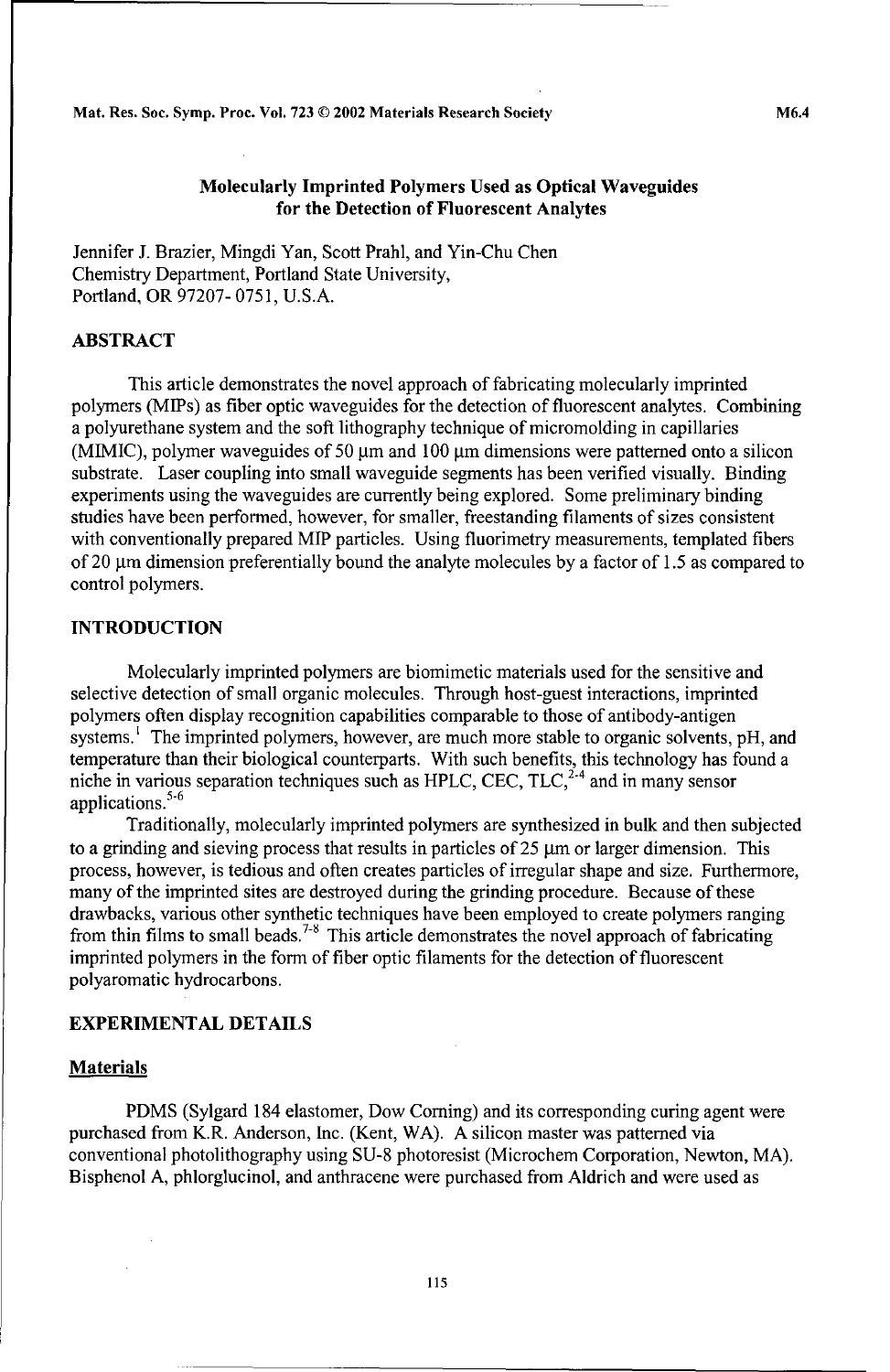

Figure 1. The process of micromolding in capillaries.

received. A mixture of  $p, p'$ -diisocyanatodiphenylmethane and  $30\% p, o, p'$ triisocyanatodiphenylmethane were purchased from Merck-Schuchardt (Hlohenbrunn, Germany) and stored under nitrogen after use. Dimethylformamide, was distilled over  $MgSO<sub>4</sub>$  under reduced pressure and was stored over molecular sieves.

#### Fabrication of MIP waveguides

Fabrication of polymer waveguides utilized the soft lithography technique of micromolding in capillaries, MIMIC, $9$  shown in Figure 1. In this process, a master pattern comprised of lines (50  $\mu$ m in height by 50  $\mu$ m in width and 7.5 cm in length) was fabricated through conventional photolithography using SU-8 photoresist. A mixture of poly(dimethylsiloxane), PDMS, and its corresponding curing agent (1:0.07, wt/wt) was poured over this master pattern and allowed to cure at  $70^{\circ}$ C for 4 hours. The PDMS stamp was then peeled from the master, thereby producing a negative image of the original pattern. The ends of the stamp were then carefully cut with a razor blade to open up the channels and each stamp was cleaned via sonication in ethanol.

When placed on a substrate, the stamp formed small microchannels that were filled with an imprinting solution by capillary action. Prepolymer solutions were generated by mixing monomers (0.375 mmol bisphenol A and 0.455 mmol *pp* '-diisocyanatodiphenylmcthane), crosslinkers (0.250 mmol trihydroxybenzene and 0.195 mmol *p,o,p*triisocyanatodiphenylmethane), template molecules (0.0485 mmol anthracene) and porogen (dimethylformamide). Each mixture contained a **1:1** mol ratio of hydroxy to isocyanate functional groups and a 35% mol ratio of cross-linking components to polymer monomers. The templated polymers contained approximately 4 mol % of anthracene, which interact with the

aromatic monomers through noncovalent, I-I interactions. Control polymers were prepared identically except for the anthracene. To ensure covalent attachment of the polymer to the substrate, the silicon wafers were previously cleaned in piranha solution (3:1  $v/v$ , conc. H<sub>2</sub>SO<sub>4</sub> / 30% H<sub>2</sub>O<sub>2</sub>) and were silanized with 3-aminopropyltrimethoxysilane. Subsequent overnight polymerization under ambient conditions and stamp removal left behind imprinted filaments attached to the wafer support.

Filaments were visually inspected via an Olympus BIM optical microscope. Filament segments, which appeared to be uniform in composition and geometry, were cleaved for laser coupling experiments using a 543 nm laser.

#### Synthesis of freestanding filaments

Freestanding filaments of  $20 \mu m$  dimension were prepared similarly except that the wafer substrates were spin-coated with PDMS at 1300 rpm for 40 s rather than being silanized. This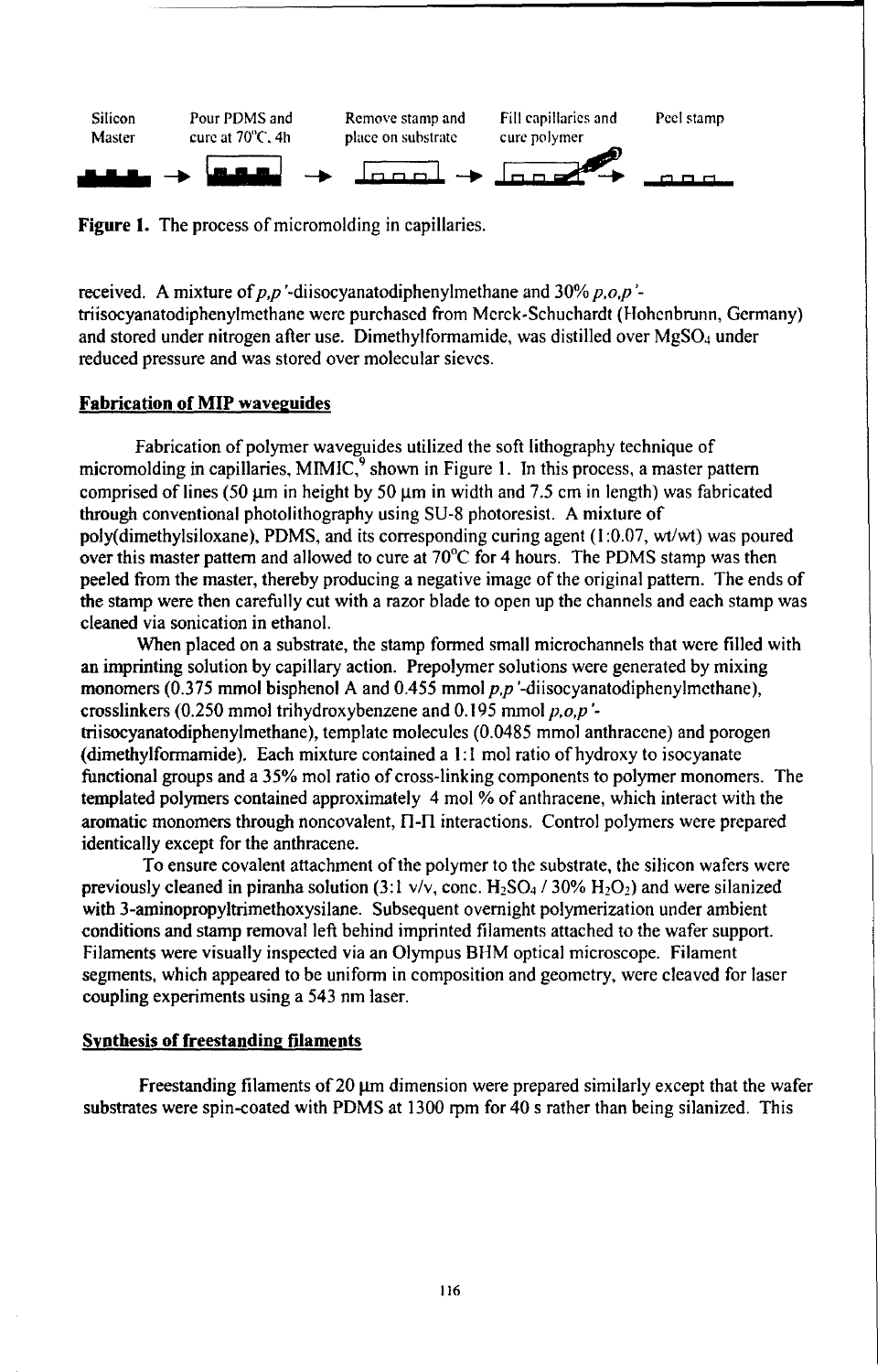thin layer of PDMS (cured at  $70^{\circ}$ C for 4 h) allows for the easy removal of the 20 um polymer filaments. Elastomeric stamps were produced as previously discussed using a master pattern with line dimensions of 20  $\mu$ m height and 20  $\mu$ m width. Stamps were placed on the PDMS coated substrate and filled with either a control or templated prepolymer solution by capillary action.

Following overnight polymerization at room temperature, stamps were peeled from their PDMS support and immersed in a bath of toluene for isolation and extraction. Fresh volumes of toluene were repeatedly added to the filaments until no further anthracene could be detected. The filaments were then dried under vacuum for 48 hours and massed. These filaments were subsequently shaken with a known concentration of anthracene for 24 hours. The fluorescence of the anthracene solutions was measured using an excitation at 358 nm and an emission at 403 nm, both before and after rebinding. The decrease in fluorescence intensity was correlated to amount of anthracene bound by the polymer through a linear calibration curve.

#### RESULTS AND DISCUSSION

In this study, polyurethane filaments imprinted with anthracene were fabricated for use as optical waveguides. The imprinting system was adapted from the work of Dickert, where imprinted polyurethane was applied as thin films for the selective detection of polyaromatic hydrocarbons using quartz microbalance (QMB), surface acoustic wave (SAW), and planar waveguide sensors.<sup> $10-13$ </sup> In these studies, Dickert was able to optimize the polyurethane imprinting conditions such that selective detection of various polyaromatic hydrocarbons in the ppt range was observed. The fabrication method used in this study offers the possibility of an array of polyurethane MIPs on a single chip that may lead to simultaneous analysis of multiple analytes.

#### **Imprinted waveguides**

Initial attempts at waveguide fabrication proved unsuccessful. The 7.5 cm long capillaries (both 50 µm and 100 µm dimension) would not fill by capillary action alone. They could be forcibly filled, however, with the aid of a small vacuum. Via water aspiration, the vacuum was able to draw the prepolymer solution through the capillaries. Unfortunately, the filaments that resulted were of poor quality. As shown in Figure 2 a-b, the filaments were often cracked, filled with small inclusions, and of varying morphology. It was determined that surface impurities and defects in the original photolithography master played key roles in the quality of the filaments. By making sure that the stamps produced were without defects and that all surfaces (stamp and substrate) were free from particulate matter, the homogeneity of the filaments was dramatically improved.

Prepared under more rigorous standards, the new capillaries filled freely and immediately without vacuum assistance. As shown in Figure 2c, the quality of these filaments was also improved. Filaments appeared to be of uniform geometry and composition. However, the length of these filaments was much shorter than expected.

During polymerization, the polyurethane would shrink laterally from the open end of the 7.5 cm long capillary. As solvent evaporated and cross-linking progressed, an approximate 75% reduction in length would occur thereby producing a filament of only 2-3 cm.

To prevent this length reduction, the catalyst TMED, *N,NN,N'* tetramethylethylenediamine, was placed at both ends of a filled capillary. This caused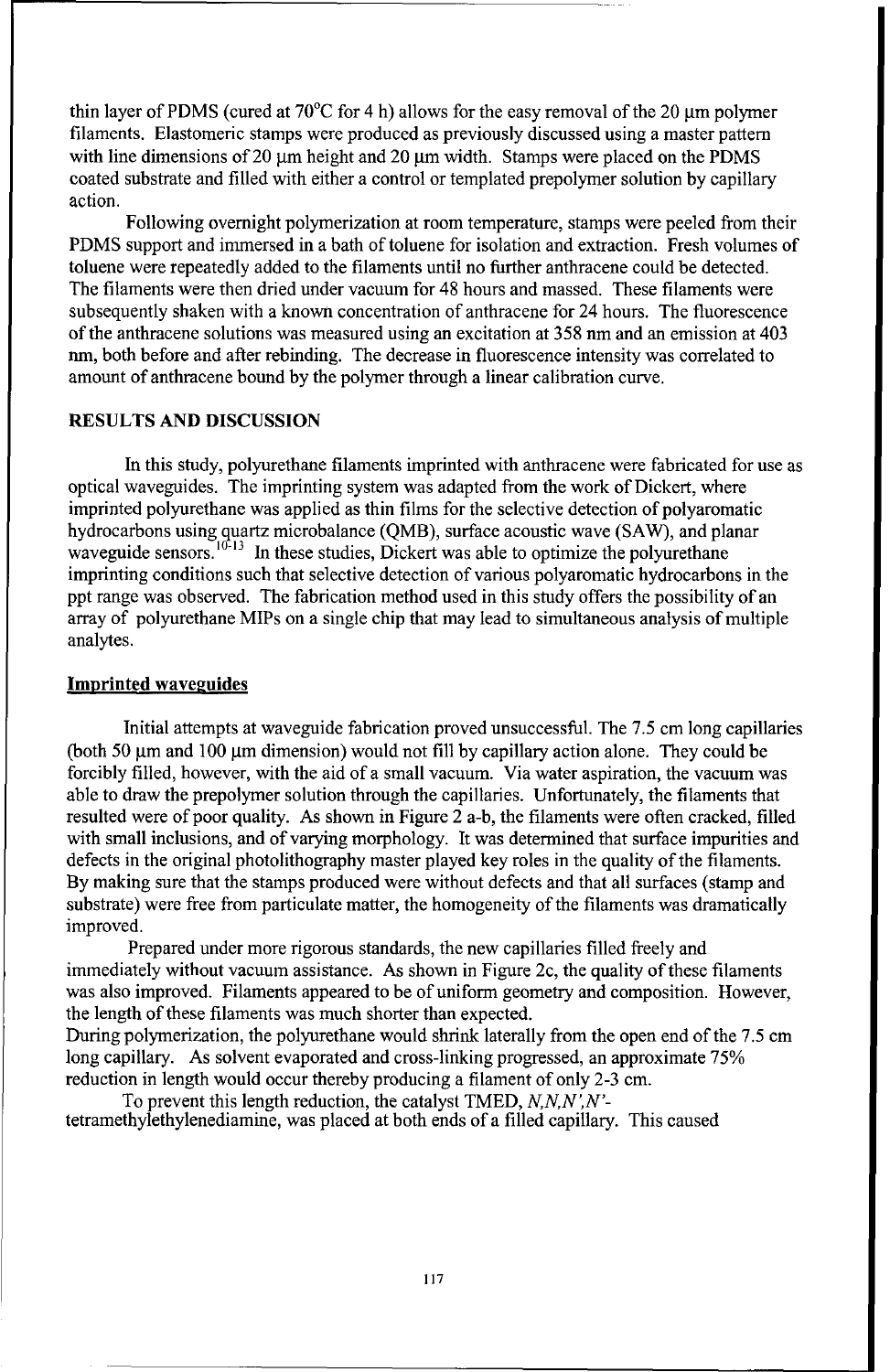

Figure 2. Optical micrographs showing various filament morphologies.

immediate polymerization of the polymer at both capillary ends, thereby making solvent evaporation much more difficult. When the stamp was finally peeled from the substrate, a 7.5 cm length filament was observed along with a significant amount of unevaporated solvent. Although the length of the filament was maintained, it was at the expense of the overall geometry of the filament. As shown in Figure 2d, trapezoidal fibers were often the result of these experiments. For this reason, fiber quality was chosen at the expense of length and the filaments were allowed to shrink. Small segments of imprinted filaments containing no inclusions or defects were cleaved and tested for performance.

In theory, a single wavelength laser can be coupled into such polymer filaments as long as the polymer index of refraction is lower than the index of refraction of the surrounding media and the filament is of high quality. Previous work has already shown successful waveguide performance by nonimprinted polyurethane filaments fabricated through microcontact printing on a silicon substrate.<sup>14</sup> If light can be coupled into the imprinted waveguides, the degree of analyte binding may be measured. As the light is guided through the filament via multiple internal reflections, it can excite and cause an emission from fluorescent molecules, such as anthracene, that bind to the imprinted polymer matrix. The emitted fluorescence from the analytes can be measured and correlated to analyte concentration.

While binding tests have not yet been performed, coupling of a 543 nm and 632 nm He-Ne laser into 0.5 cm long waveguide segments has been verified visually. A lens with a focal length of approximately 10 cm was used to focus the laser into the waveguide. Coupling was verified by rotating the waveguide relative to the optical axis such that the light emitted from the fiber was aimed in a direction that was distinct from the illumination light. The distal end of the waveguide lit up as well. Quantitative tests are currently being performed.

#### **Freestanding Filaments**

Freestanding filaments were prepared in a manner similar to the polymer waveguides. The main fabrication difference was that the substrate surface was coated with a thin layer of PDMS to facilitate removal of the freestanding filaments during isolation. Therefore, the imprinting solution was sandwiched between PDMS on the substrate support and the PDMS stamp. After polymerization, the PDMS stamp was easily peeled from the substrate resulting in well-formed 20 um filaments inside the PDMS stamp as shown in Figure 3a.

Previous studies involving MIMIC and freestanding MIP filaments employed tetrabutylammonium fluoride, TBAF, in the isolation procedure.<sup>15</sup> TBAF is known to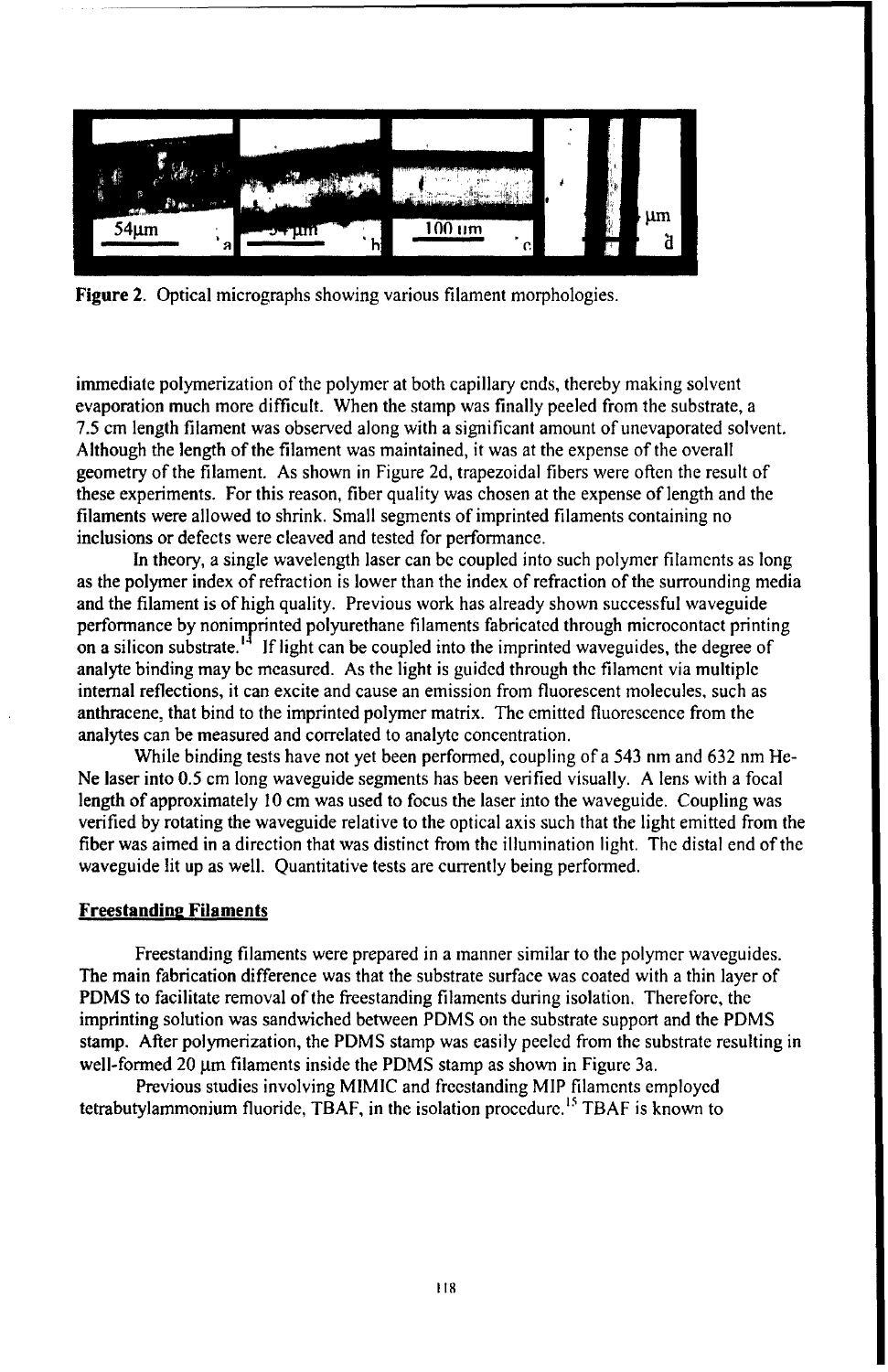

Figure 3. Optical micrographs of a) filaments still in the PDMS stamp b,c) freestanding MIP filaments.

attack PDMS.<sup>16</sup> Therefore, if a stamp and its polymer-filled channels were placed in a bath of TBAF, the stamp should be dissolved and free-floating MIP filaments should be obtained. Unfortunately, TBAF reacted poorly with the polyurethane filaments. The TBAF solution caused the filaments to shrink into small, viscous masses.

This problem was avoided by submerging the stamp and its polymer filaments directly into the extraction solvent, toluene. When introduced to toluene, the PDMS stamp swelled enough that the filaments were removed from the stamp. Figure 3b-c show freestanding 20 **itm** filaments, which had been isolated, extracted, and dried.

Dried fibers were vortexed with a known concentration of anthracene for 24 hours. The fluorescence intensity of the solution was measured before and after rebinding. The decrease in fluorescence intensity was then correlated to the amount of anthracene absorbed by the polymer filaments.

Initial studies have shown a preference for the templated filaments towards anthracene 1.5 times greater than the control polymers as shown in Figure 4. While, the amount of analyte absorbed by the templated polymer (2.2  $\mu$ mol/g) is more than the control (1.5  $\mu$ mol/g), the difference is much less than that previously reported by Dickert.<sup>17</sup> Using thin imprinted films and planar waveguide fluorescence measurements, Dickert reported a less than 1% response of the control polymer to the analyte when compared to the templated polymer. A difference in imprinting conditions as well as the method used to evaluate rebinding may account for this discrepancy. Further optimization of the imprinting parameters are currently being explored.